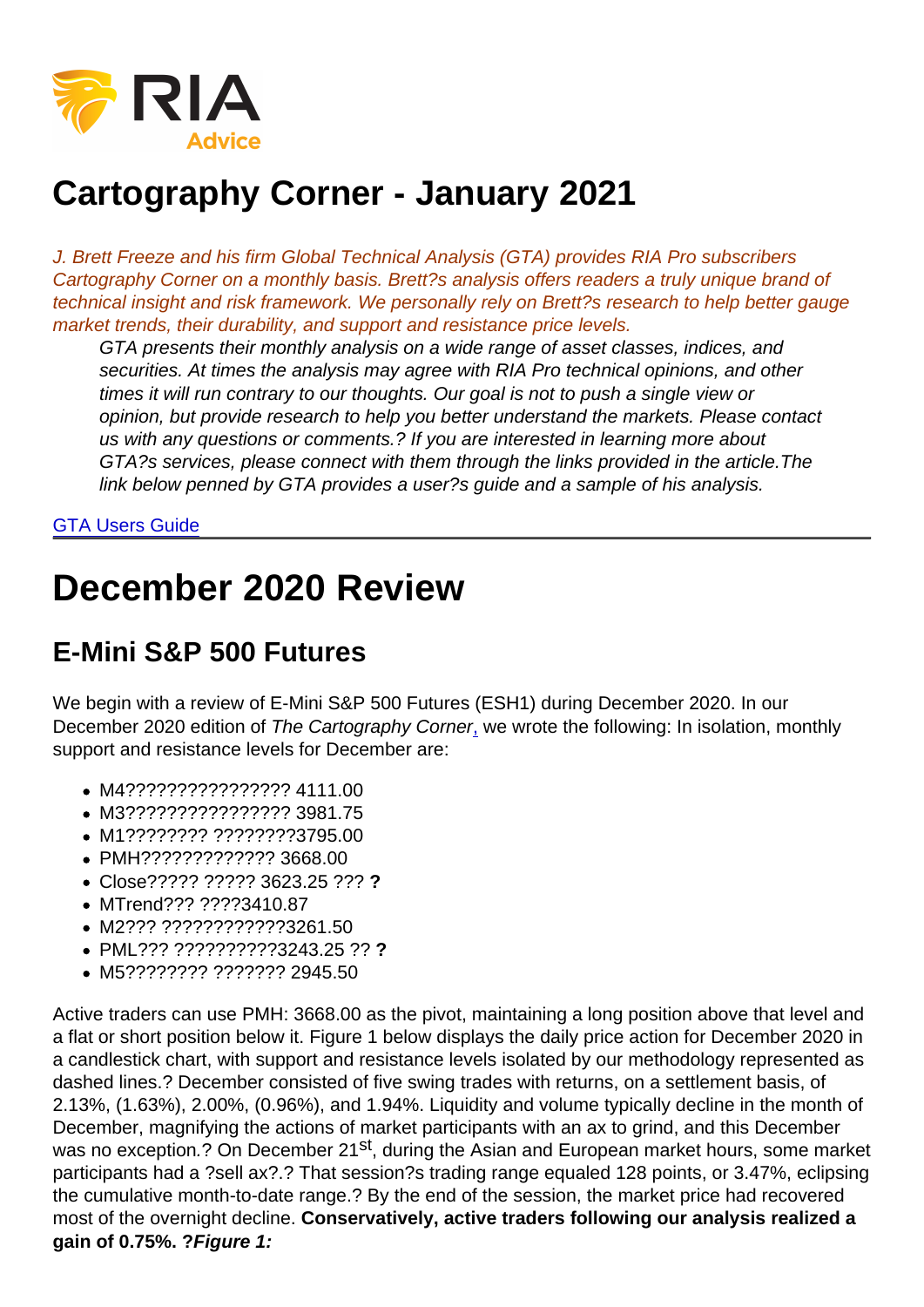#### E-Mini Russell 2000 Futures

We continue with a review of E-Mini Russell 2000 Futures (TFH1) during December 2020.? In our December 2020 edition of The Cartography Corner[,](https://www.720global.com/article/cartography-corner-july-2017-595e6d2d87eac) we wrote the following: In isolation, monthly support and resistance levels for December are:

- M4???????? 2236.50
- M3???????? 2103.40
- M1???????? 2075.50
- PMH?????? 1863.60
- Close????? 1820.10
- MTrend?? 1601.52
- M2???????? 1561.30 ???????? ?
- PML??????? 1526.00 ???????? ??????????? ?
- M5?????????? 1400.30

Active traders can use PMH: 1863.60 as the pivot, maintaining a long position above that level and a flat or short position below it. Figure 2 below displays the daily price action for December 2020 in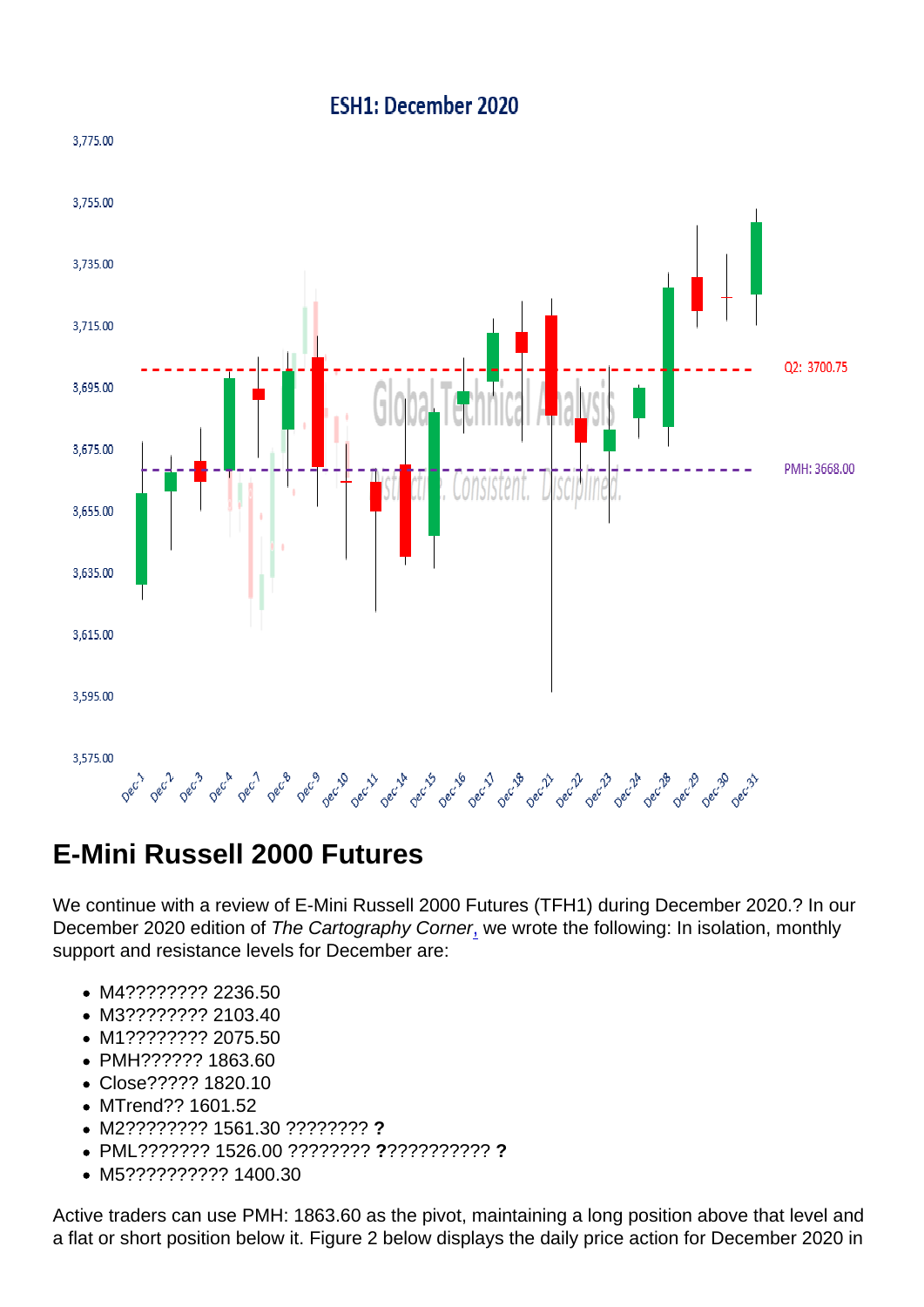a candlestick chart, with support and resistance levels isolated by our methodology represented as dashed lines.? The first three trading sessions of December saw the market price ascend to our isolated pivot level at PMH: 1863.60.? On the fourth trading session, the market price settled above that level.? It was not tested for the remainder of the month. Active traders following our analysis realized a gain of 4.4% . Figure 2:

#### January 2021 Analysis

We begin by providing a monthly time-period analysis of E-Mini S&P 500 Futures (ESH1).? The same analysis can be completed for any time-period or in aggregate. Trends:

- Current Settle??? ???? 3748.75 ???? ?
- Daily Trend??????? ???? 3730.89
- Weekly Trend??? ???? 3695.36 ???? ?
- Monthly Trend?? ???? 3518.11 ???? ?
- Quarterly Trend????? 3274.01

The relative positioning of the Trend Levels is as bullish as possible.? Think of the relative positioning of the Trend Levels like you would a moving-average cross; the Trend Levels are higher as the time-periods.? In the quarterly time-period, the chart shows that E-Mini S&P 500 Futures are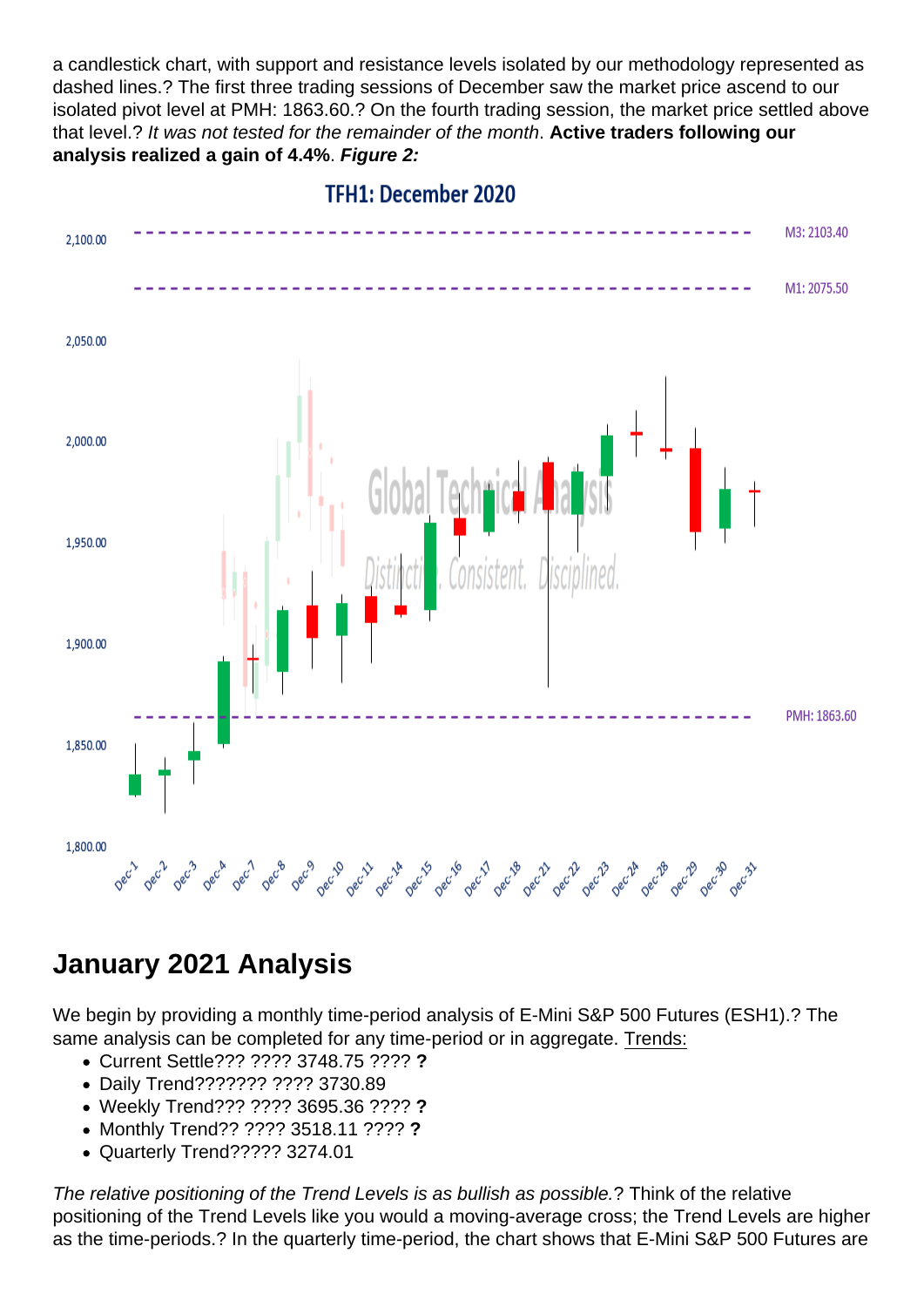?Trend Up?, having settled above Quarterly Trend for three quarters.? Stepping down one timeperiod, the monthly chart shows that E-Mini S&P 500 Futures are in ?Consolidation?, after having settled six of the previous seven months above Monthly Trend.? Stepping down to the weekly timeperiod, the chart shows that E-Mini S&P 500 Futures have been ?Trend Up? for nine weeks. One rule we have is to anticipate a two-period high (low), within the following four to six periods, after a Downside (Upside) Exhaustion level has been reached.? The two-period low that we were anticipating in the weekly time-period was achieved during the week of December 21<sup>st</sup>. Our timing-cycle work indicates January 7, 2021, as the next important cycle date (Strength: 100/100).? Often, the price action of the trading session before the cycle date establishes a key range that is exceeded, confirming the direction of the trend change (or acceleration of the current trend).? Hence, there are a few clues before the cycle date.? Once the direction is established, market participants can anticipate a trend into the next projected cycle date, or a move to a price that represents an Exhaustion Level.? Given that the next cycle date occurs in 2Q2021, we suggest focusing on the Q4: 4433.25 and Q5: 2867.40 as upside and downside Exhaustion Levels. It is worth noting that the Georgia Senate runoff election is on January 6th, with January 7th being the first trading session with the election results known.? Given that the balance of the Senate is at stake, we suggest paying close attention to the cycle date. Support/Resistance: In isolation, monthly support and resistance levels for January are:

- M4 ??????????????? 4262.75
- M2????????????? ???3948.75
- M3???????? ????????3874.25
- M1??????? ?????????3838.00
- PMH?????? ????? 3753.00 ??? ?
- Close??? ?????????3748.75
- PML??? ???????????3596.00
- M5??? ?????????????3524.00 ? ?
- MTrend????? ???3518.11

Active traders can use PMH: 3753.00 as the pivot, maintaining a long position above that level and a flat or short position below it.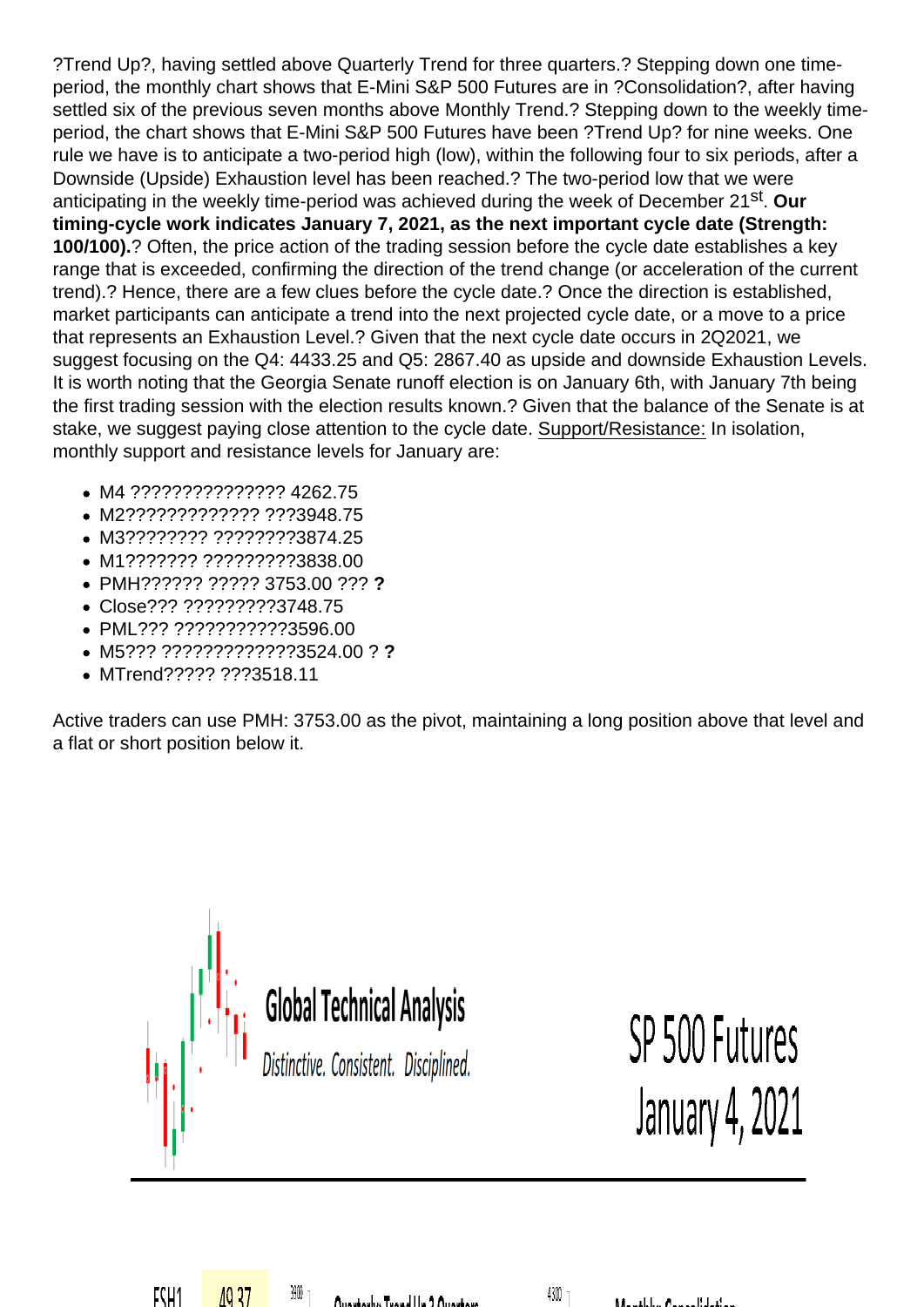## Gold Futures

For January, we focus on Gold Futures.? We provide a monthly time-period analysis of GCG1.? The same analysis can be completed for any time-period or in aggregate. Trends:

- Current Settle??? ?? 1895.10 ?????? ?
- Daily Trend??????? ?? 1889.44
- Weekly Trend??? ? ?1882.01 ?????? ?
- Monthly Trend?? ?? 1864.24 ?????? ?
- Quarterly Trend??? 1839.99

The relative positioning of the Trend Levels is as bullish as possible.? Think of the relative positioning of the Trend Levels like you would a moving-average cross; the Trend Levels are higher as the time-periods decrease.? As can be seen in the quarterly chart below, Gold Futures have been ?Trend Up? for nine quarters.? Stepping down one time-period, the monthly chart shows that Gold Futures are in ?Consolidation?.? Stepping down to the weekly time-period, the chart shows that Gold Futures have been ?Trend Up? for four weeks. Our timing-cycle work indicates January 7, 2021, as the next important cycle date (Strength: 100/100). ? Often, the price action of the trading session before the cycle date establishes a key range that is exceeded, confirming the direction of the trend change (or acceleration of the current trend).? Hence, there are a few clues before the cycle date.? Once the direction is established, market participants can anticipate a trend into the next projected cycle date, or a move to a price that represents an Exhaustion Level. The cycle dates for this cycle are fixed without regard for a particular market.? They are applicable across all markets.Support/Resistance: In isolation, monthly support and resistance levels for January are:

- M4???????? 2056.80
- M3???????? 2009.30
- PMH?????? 1912.00
- Close????? 1895.10
- MTrend? 1864.24
- M1?? ????????1857.90
- M2???????? 1789.60 ???????? ?
- PML??????? 1778.40 ???????? ??????????? ?
- M5?? ????????1590.70

Active traders can use M1: 1857.90 as the pivot, maintaining a long position above that level and a flat or short position below it.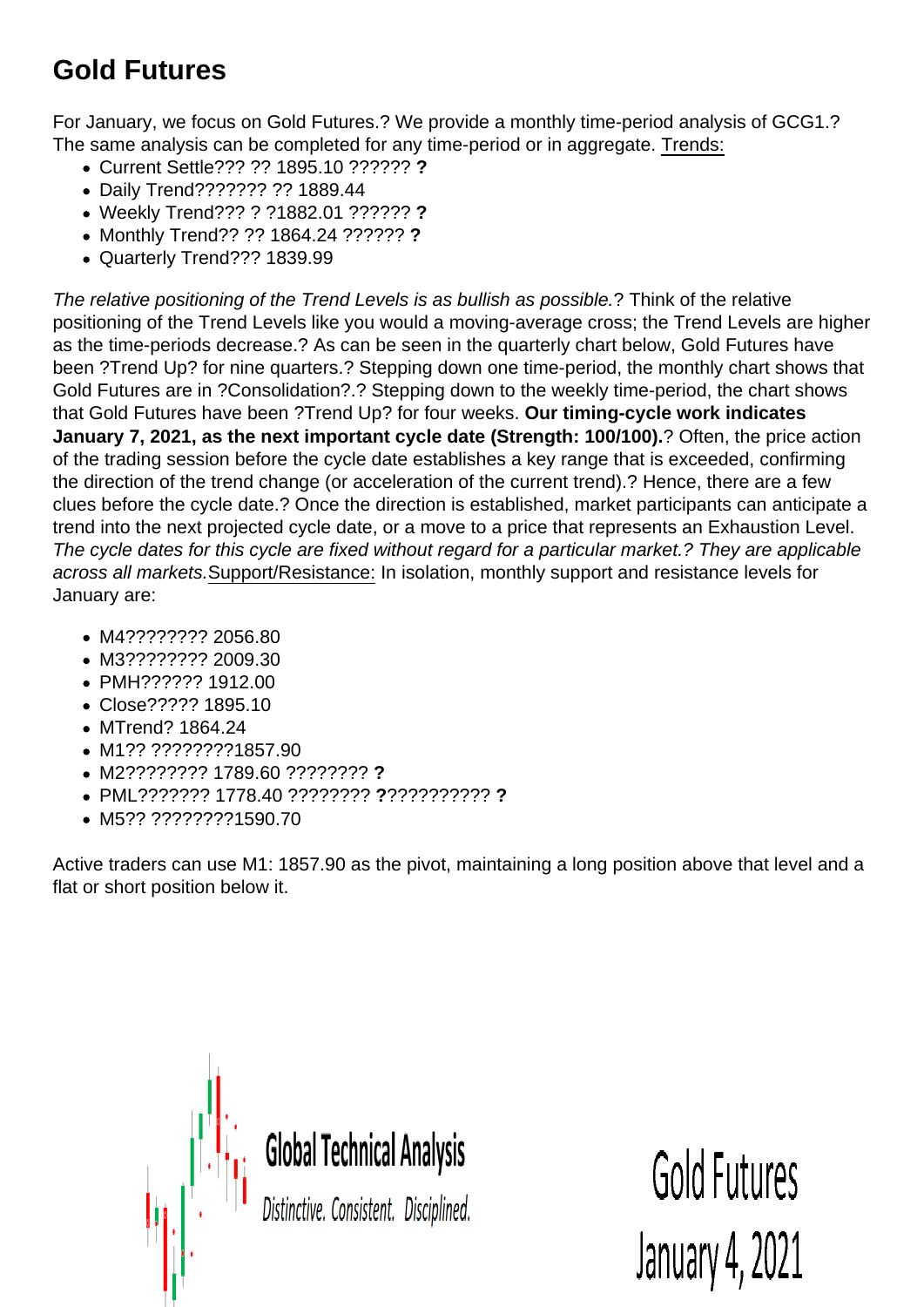#### Risk Appetite Index

We have constructed a Risk Appetite Index for our clients.? The index measures the normalized relative twelve-week price returns between an equal-weight portfolio of risk assets and an equalweight portfolio of [apex](https://en.wikipedia.org/wiki/John_Exter) assets.? Risk assets include E-Mini S&P 500 Futures, High Yield Corporate Bond ETF (HYG), Emerging Markets ETF (EEM), and Emerging Markets Bond ETF (EMB).? Apex assets include Gold Futures, U.S. Dollar Futures, Five-Year Treasury Note Futures, and U.S. Treasury Bond Futures.? We can interpret this as a Risk-On / Risk-Off gauge. As shown below in Figure 3, the index has just turned lower from a local peak of 80.6 reached during the week of December 21<sup>st</sup>.? From the 80-100 percentile, historically, risk assets have underperformed apex assets by an average of 8.43%. Figure 3:

## Summary

The power of technical analysis is in its ability to reduce multi-dimensional markets into a filtered two-dimensional space of price and time.? Our methodology applies a consistent framework that identifies key measures of trend, distinct levels of support and resistance, and identification of potential trading ranges.? Our methodology can be applied to any security or index, across markets, for which we can attain a reliable price history.? We look forward to bringing you our unique brand of technical analysis and insight into many different markets.? If you are a